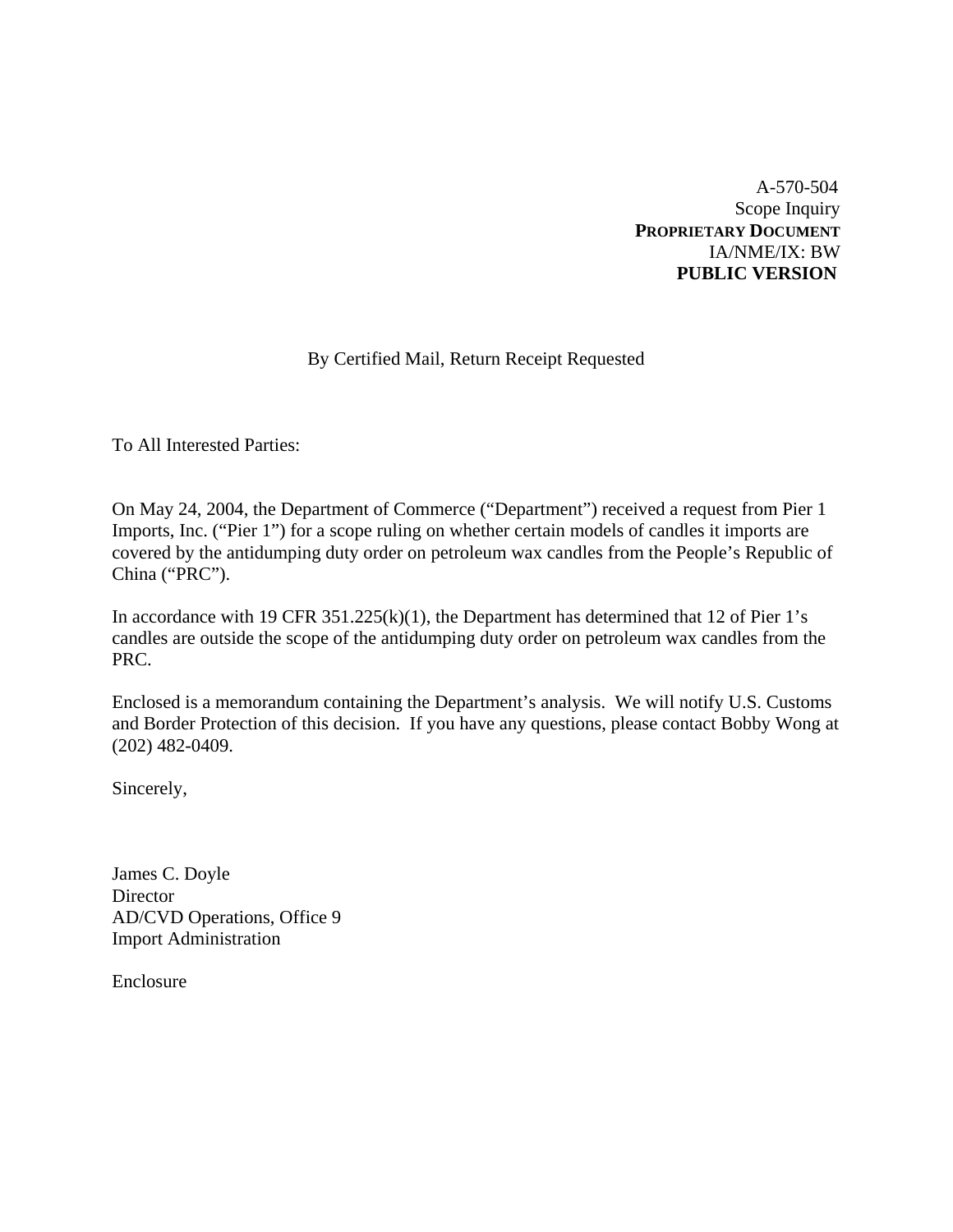A-570-504 Scope Inquiry **PROPRIETARY DOCUMENT** IA/NME/IX: BW **PUBLIC VERSION** 

| <b>MEMORANDUM FOR:</b> | Barbara E. Tillman<br><b>Acting Deputy Assistant Secretary</b><br>for Import Administration                                                           |
|------------------------|-------------------------------------------------------------------------------------------------------------------------------------------------------|
| FROM:                  | James C. Doyle<br>Director<br>AD/CVD Operations, Office 9<br><b>Import Administration</b>                                                             |
| <b>SUBJECT:</b>        | Final Scope Ruling of the Antidumping Duty Order on Petroleum<br>Wax Candles From the People's Republic of China (A-570-504):<br>Pier 1 Imports, Inc. |

## *Summary*

 $\overline{a}$ 

On May 24, 2004, the Department of Commerce ("Department") received a request for a scope ruling from Pier 1 Imports, Inc. ("Pier 1") to determine whether 13 models of candles that Pier 1 imports are covered by the antidumping duty order on petroleum wax candles from the People's Republic of China ("PRC"). Antidumping Duty Order: Petroleum Wax Candles from the People's Republic of China, 51 FR 30686 (August 28, 1986) ("Order").

| <b>DESCRIPTION:</b>                                           | $SKU#$ : |
|---------------------------------------------------------------|----------|
| $(1)$ 3x4 inch "Apple Crisp" pillar candle                    | 2015871  |
| $(2)$ 4x6 inch "Apple Crisp" pillar candle                    | 2015884  |
| (3) 6x6 inch "Apple Crisp" pillar candle                      | 2015897  |
| (4) 3x4 inch "Spiced Pomegranate" pillar candle               | 2022700  |
| (5) 3x6 inch "Spiced Pomegranate" pillar candle               | 2022713  |
| (6) 3x4 inch "Ivory" jewel-encrusted pillar candle            | 2013255  |
| (7) 3x6 inch "Ivory" jewel-encrusted pillar candle            | 2013268  |
| (8) 3x3 inch "Red Candle Gift Set with bell" pillar candle    | 2013283  |
| (9) 3x3 inch "Green Candle Gift Set with bell" pillar candle  | 2013270  |
| $(10)$ Set of four 1.75x2 inch "Apple Crisp" pillar candles   | 2016064  |
| $(11)$ Set of four 1.75x2 inch "Pecan Praline" pillar candles | 2016049  |
| (12) Set of three 3 inch "Red/Green" ball candles             | 2015856  |
| $(13)$ No description                                         | 2012486  |

In accordance with 19 CFR 351.225(k)(1), we recommend that the Department determine that 12 of Pier 1's candles fall outside the scope of the Order.<sup>1</sup>

 $<sup>1</sup>$  The Department has developed an internet website that allows interested parties to access prior scope</sup> determinations regarding the Order. This website lists all scope determinations from 1991 to the present. It can be accessed at http://ia.ita.doc.gov/download/candles-prc-scope/, and will be updated periodically to include newly issued scope determinations.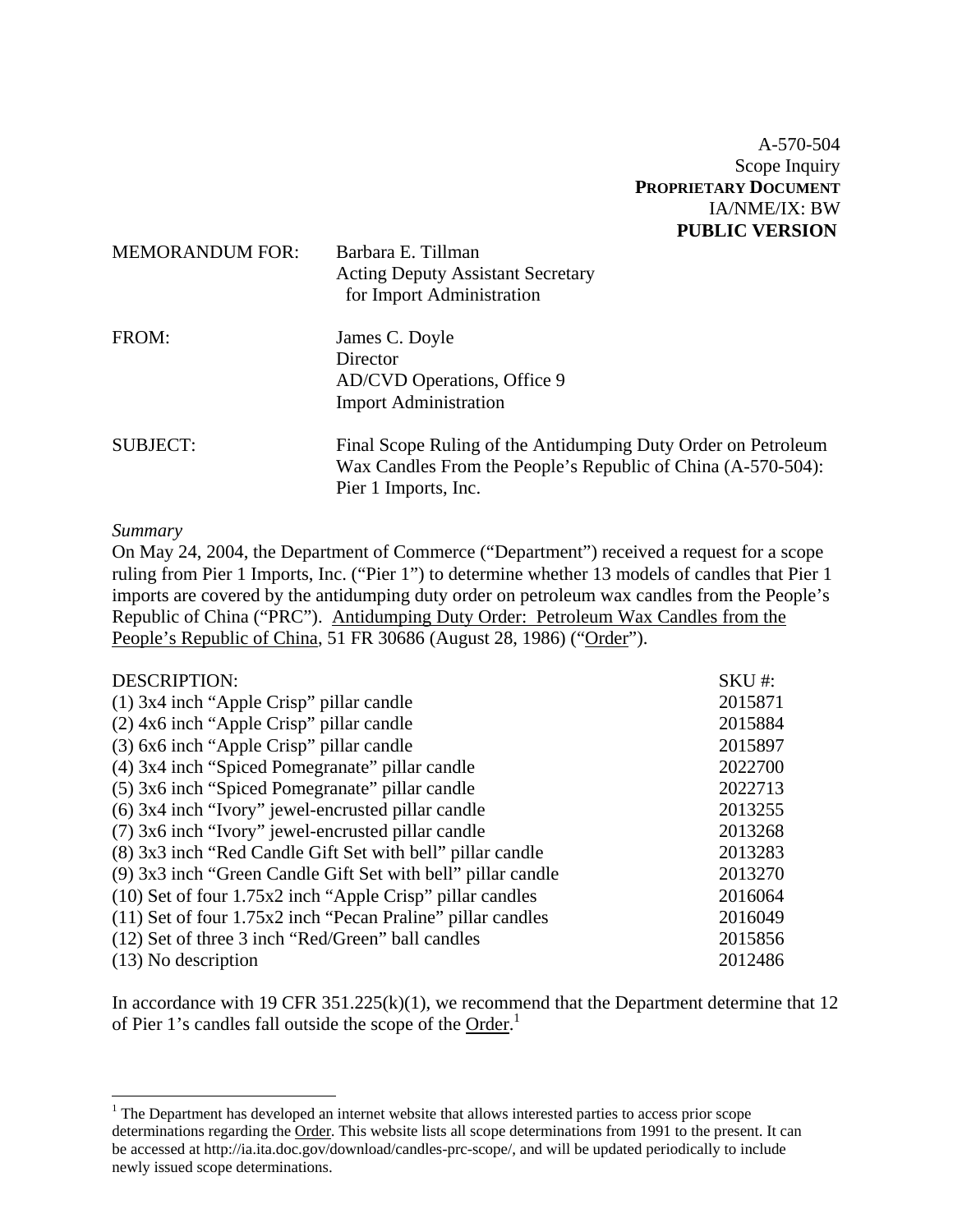## *Background*

Pier 1 filed its request for a scope ruling in proper form on May 24, 2004, for 13 candle models. On October 20, 2004, the Department requested that Pier 1 resubmit copies of the original test results to clarify the results of the laboratory tests conducted by Specialized Technology Resources ("STR") in testing the paraffin content of the candles. On November 10, 2004, Pier 1 submitted its response to the Department's questionnaire and removed a candle (SKU 2012486) from its scope request. See Pier 1's November 10, 2004, submission. On November 19, 2004, the National Candle Association ("NCA"), the petitioner and an interested party in this proceeding, filed comments regarding Pier 1's scope request.

On December 1, 2004, the Department requested additional test results from Pier 1. On February 4, 2005, Pier 1 submitted additional laboratory test results conducted by SEA laboratory. On February 15, 2005, the Department requested supplemental information from Pier 1 to clarify the results of the February 4, 2005, SEA laboratory results. On February 17, 2005, pursuant to 19 CFR 351.225(e), the Department initiated a formal scope inquiry covering Pier 1's 12 models of candles. On February 28, 2005, Pier 1 amended its public version of its February 4, 2005, test results and submitted its response to the Department's supplemental questions. On March 7, 2005, the NCA submitted comments on Pier 1's February 28, 2005, submission. On March 11, 2005, Pier 1 submitted rebuttal comments.

## *Pier 1's Scope Request*

Pier 1 argues that its candles are outside the scope of the Order because they are composed of less than 50 percent petroleum wax and more than 50 percent palm wax.

Pier 1 argues that the International Trade Commission ("ITC") determined that only wax candles composed of over 50 percent petroleum wax comprised the domestic like product. See Candles from the People's Republic of China, Investigation No. 731-TA-282 (Final), USITC Publication 1888, August 1986, ("ITC Determination") at 4. Pier 1 notes that the Department has previously accepted test results that used U.S. Customs Laboratory ("USCL") test method 34-07 when determining the petroleum content of a candle. See Final Scope Ruling of the Antidumping Duty Order on Petroleum Wax Candles from China: Garden Ridge, (April 22, 2003) at 13.

In its scope request, Pier 1 submitted laboratory results that indicate that its candles contain less than 50 percent paraffin content. The STR laboratory tests were conducted using USCL Test Method 34-07.

Based on the laboratory test results and the description of the scope provided in the investigation, Pier 1 maintains that its candles are outside of the scope of the Order in accordance with 19 CFR  $351.225(k)(1)$ .

Pier 1 notes that in ITC Determination, the ITC defined the "like product" as "only petroleum wax candles." Pier 1 argues that the Department has consistently found that candles with less than 50 percent petroleum wax, and which are tested using USCL testing method 34-07, are outside the scope of the Order.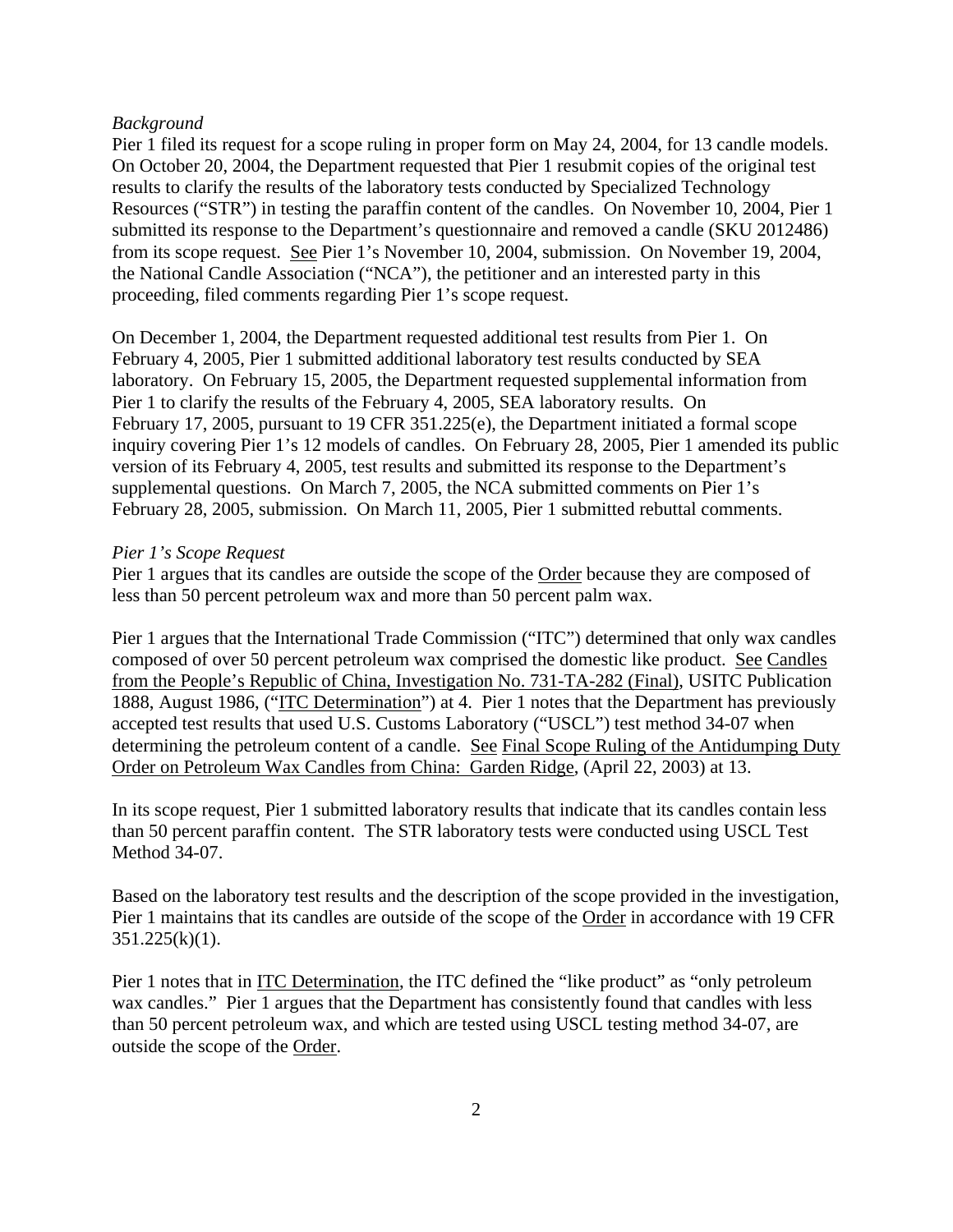Pier 1 argues that the STR laboratory test results meet the Department's testing criteria because the STR test results were performed at an accredited laboratory. Pier 1 states that STR has been accredited since 1991 and holds several international standards titles, including ASTM, CFR, AS, AATCC, BS, JIS, ISO, and also meets the HOKLAS technical criteria and complies with ISO 9000 standards.<sup>2</sup>

## *The National Candle Association's Comments*

In its comments, the NCA retraces the history of this Order, including the import surges and resultant injury suffered by domestic manufacturers, which prompted the original September 1995 antidumping petition. The NCA contends that the antidumping statute and antidumping duty orders are remedial in nature and exceptions to them should be construed as narrowly as possible to preserve the efficacy of the Order. In support of its assertion, petitioner cites a Court of International Trade decision with regard to the novelty exception that held that "a candle must be specifically designed for use only in connection with a religious holiday or special event to fall within the novelty candle exception." See Russ Berrie & Co., Inc. v. United States, 57 F. Supp. 2d 1184, 1194 (CIT July 1999) ("Russ Berrie"). Thus, the NCA argues that the Department narrowly limited the novelty candle exception to figurine candles, candles shaped in the form of identifiable objects, and candles specifically designed for use only in connection with the holiday season.

The NCA argues that the Department should not accept the STR test results submitted by Pier 1 because that test was not conducted by an independent U.S. laboratory, but rather at a facility in Hong Kong. The NCA argues that in previous cases the Department has consistently required that testing results must be from independent U.S. laboratories. See Final Scope Ruling: Antidumping Duty Order on Petroleum Wax Candles From the People's Republic of China (A-570-504); Leader Light Inc. (December 12, 2002)("Leader Light"); Final Scope Ruling: Antidumping Duty Order on Petroleum Wax Candles from the People's Republic of China (A-570-504); Avon Products, Inc. (November 17, 2003) ("Avon"); and Final Scope Ruling: Antidumping Duty Order on Petroleum Wax Candles From the People's Republic of China (A-570-504); Fleming International Ltd. (May 14, 2003). In all of these scope rulings the Department requested laboratory test results from independent testing facilities in the United States. The NCA also notes that the STR laboratory results did not indicate the percentage of palm oil in the candles. The NCA argues that if the proportion of palm oil is less than the proportion of paraffin wax in the candles, the candles could not be considered palm wax candles. Thus, the NCA argues that, consistent with past practice, the Department should require Pier 1 to provide additional independent U.S. laboratory test results that detail the complete waxcomposition of the candles.

Additionally, the NCA argues that even if Pier 1's candles were 100 percent palm oil wax, Pier 1's candles would fall within the scope of the Order. The NCA argues that palm wax candles have "a similar chemical composition and the same range of essential physical characteristics as

<sup>&</sup>lt;sup>2</sup> ASTM-American Society for Testing Materials; CFR-Code of Federal Regulations; AS-Australian Standards; AATCC-American Association of Textile Chemists and Colorists; BS-British Standards; JIS-Japan Industrial Standards; ISO-International Organization for Standardization; HOKLAS-Hong Kong Laboratory Accreditation Scheme.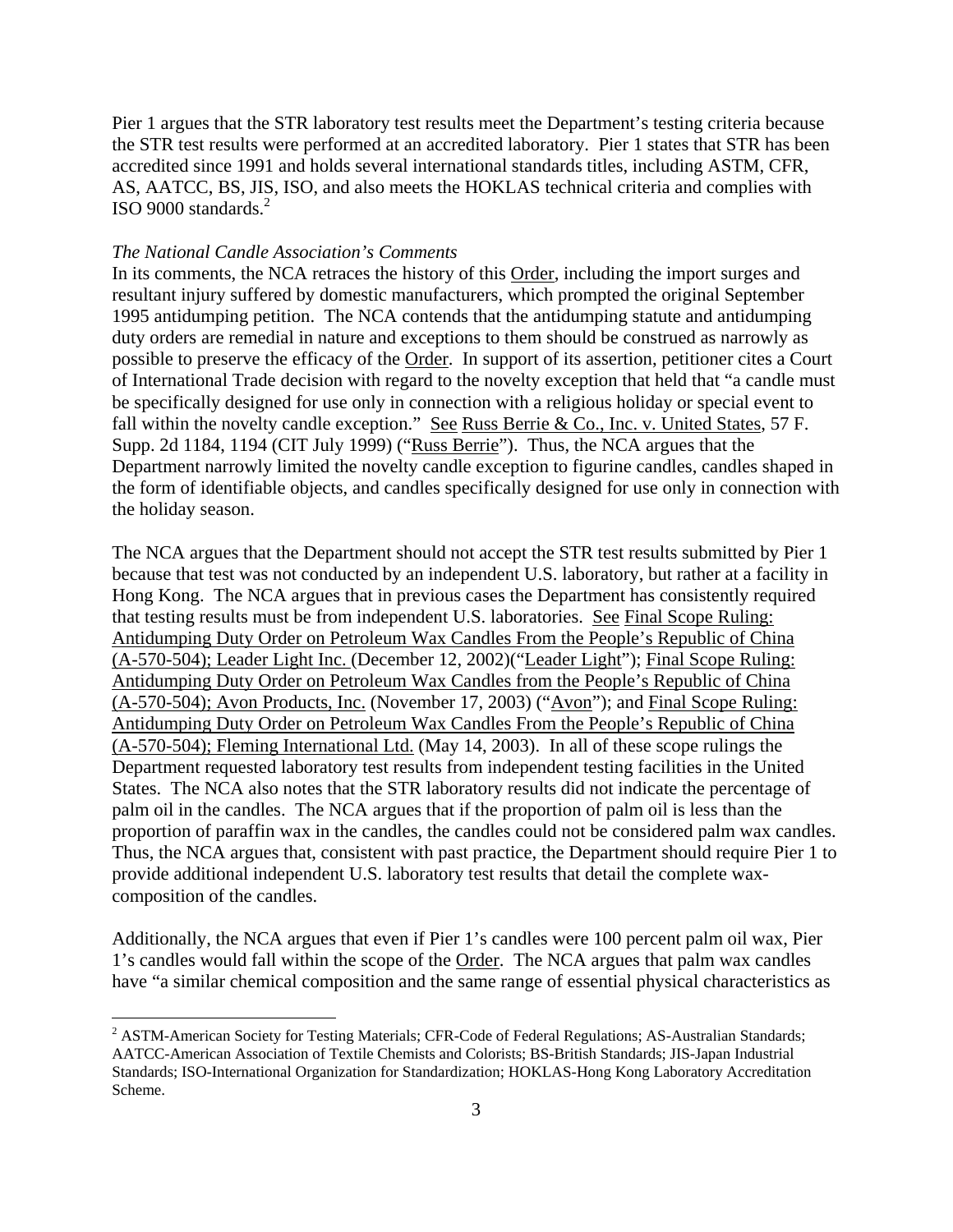petroleum wax candles and must be included within the scope of the Order." According to the NCA, palm oil wax alone cannot be used as a candle wax, as palm oil is liquid at room temperature. The NCA explains that to produce a palm wax candle, the palm oil must first undergo a process of chemical alteration—the process of hydrogenation—and must then be mixed with other types of waxes. The NCA argues that through this process of altering the chemical structure of palm oil, Pier 1 has transformed the chemical structure of the palm oil into a new product that has a similar chemistry to petroleum-derived waxes. The NCA argues that the goal of this chemical alteration is to transform the palm oil into essentially the same product as petroleum wax. To substantiate its claim, the NCA submitted as Exhibits 1 and 2 to their submission, documents from Eric Wigg, PhD, and Bernard Y. Tao, detailing the chemical composition of hydrogenated palm wax and the function of the transformed wax.<sup>3</sup> The NCA further explains that the term "petroleum wax" in the Order is not limited to the derivation of the wax, but rather the chemical composition, physical characteristics, and uses of the wax. Thus, by chemically altering the qualities of palm oil to have similar characteristics to petroleum wax, the NCA argues that Pier 1 brought its candles within the scope of the Order.

The NCA points out that the ITC has consistently defined the "'like product' as a product which is like, or in the absence of like, most similar in characteristics and uses with the article subject to the investigation…." See ITC Determination at 3–4. Thus, the NCA contends that due to the same intrinsic qualities, essential characteristics, and minor difference between the chemical composition of palm and petroleum wax, Pier 1's candles are "like" petroleum based candles and are thus subject to the Order.

The NCA cites Bohler-Uddeholm Corp. v. United States, where the Court of Appeals for the Federal Circuit found that products that were alike in physical and chemical characteristics were included in the 1979 antidumping finding against stainless steel plate from Sweden. See 1999 U.S. App. Lexis 34552 (Dec. 1999). In Bohler, the Court stated:

> To require that antidumping determinations be limited to the products they name would be inconsistent with the statutory requirement, then in force, that antidumping duties be imposed upon a "class or kind" of merchandise found to be injurious to domestic industry. While the trade names of BU's products were not used in the 1973 finding, there is sufficient evidence to support Commerce's conclusion that Stavax and Ramax were nevertheless identified by, among other things, their physical and chemical attributes, and by the applications for which they are used.

See id., at 4.

The NCA argues that the Department's past practice of excluding candles composed of waxes other than petroleum is not the issue, rather the issue is whether the candles have the "same intrinsic qualities and essential characteristics of petroleum wax candles." The NCA notes that

<sup>&</sup>lt;sup>3</sup> See NCA's November 19, 2004, comments submission.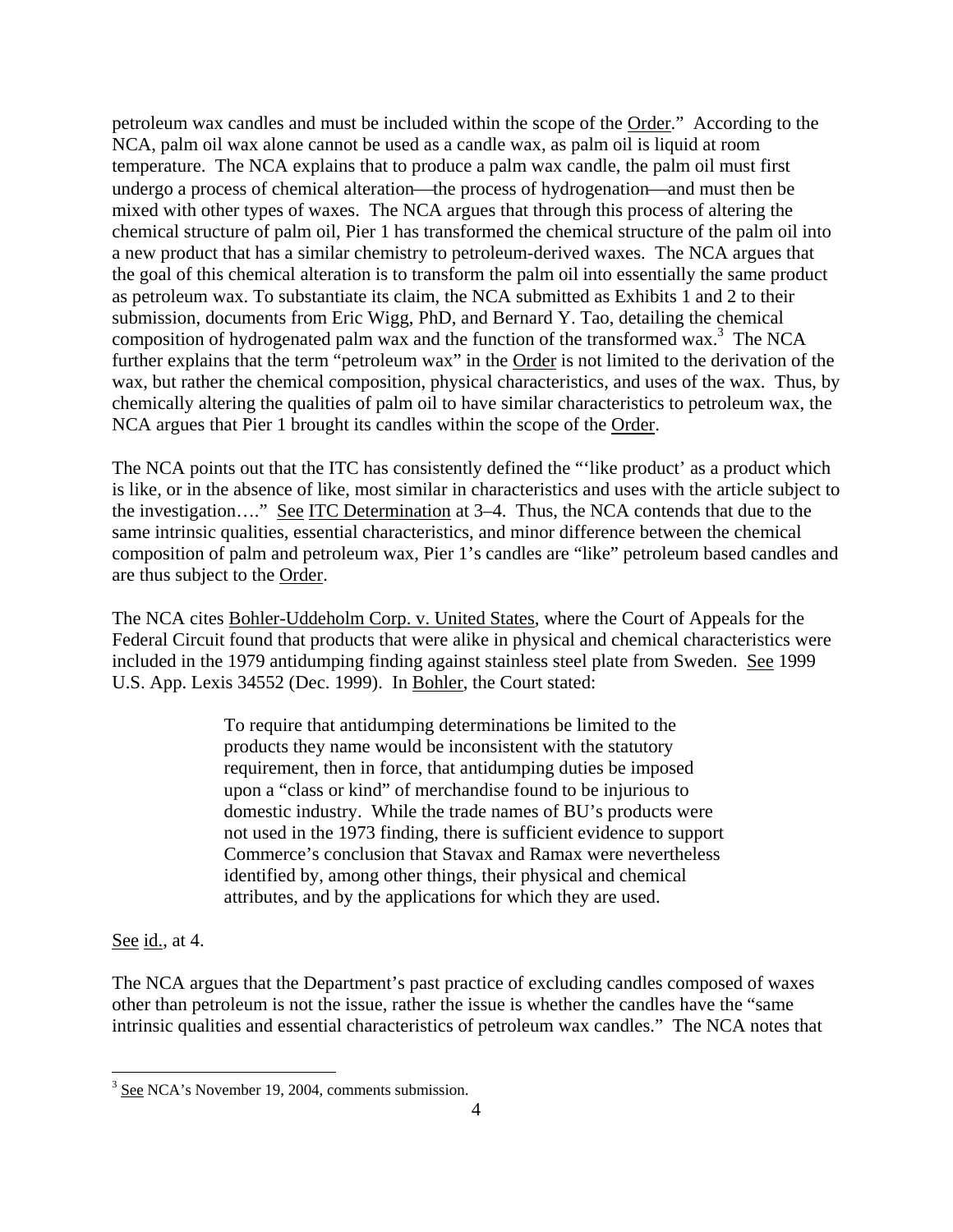the only candles that are specifically excluded from the scope of the Order, apart from novelty candles, are beeswax candles due to their preponderant use in religious contexts.

The NCA concludes by noting that Pier 1's candles compete directly with candles that are subject to the Order, and that a determination by the Department to not include these candles within the scope of the Order would severely injure candle producers in the United States. The NCA characterizes Pier 1's scope request as an effort by candle importers to "expand the 'novelty candle' loophole in the Order." Additionally, the NCA asserts that the success of the scope requests in eroding the Order has resulted in increases in the volume of candles coming into the United States from the PRC. The NCA claims that Pier 1's request is merely "another attempt by an importer to evade or circumvent the Order." The NCA contends that Pier 1 is requesting that the Department narrow the scope, an authority the NCA claims that the Department does not have.

#### *Additional Test Results*

On February 4, 2005, in response to the Department's December 1, 2004, request that Pier 1 provide the exact composition of palm oil, paraffin, and other waxes of its 12 candle models, Pier 1 submitted laboratory test results from SEA laboratory, an independent U.S. based laboratory. To identify the petroleum content of Pier 1's candles, SEA laboratory utilized USCL test method 34-07. These test results indicate that Pier 1's 12 candle models are comprised of less than 50 percent petroleum wax. The SEA laboratory test results indicate that USCL test method 34-07 identified the presence of total petroleum wax, including the percentage of paraffin wax $4$ 

 $[$ 

 $\overline{a}$ 

 $\frac{1}{5}$  To test for the vegetable wax portion of the candles, SEA laboratory used the  $[$  [  $'$   $]$   $''$ ] test method  $[$   $]$ .

On February 28, 2005, Pier 1 filed its response to supplemental questions from the Department concerning the methodology used to test for the vegetable wax. In its submission, Pier 1 explains that the  $\lceil$   $\rceil$  test method  $\lceil$   $\rceil$  the vegetable wax content of the candles using a calculation of the vegetable wax "saponification value."6 The percentage of vegetable wax in the candle equals the saponification value of the sample divided by the saponification value of reference vegetable wax. Pier 1 explains that  $[$   $\blacksquare$ 

], the laboratory used a  $\lceil$   $\rceil$  of palm wax to determine the saponification value of the  $\lceil$   $\rceil$  vegetable wax used in the calculation to determine the percent palm wax in the candles.

<sup>&</sup>lt;sup>4</sup> Paraffin is a type of petroleum derivative. See Department's January 11, 2005, memo to the file "Shell Wax Terms," which defines various types of petroleum waxes from the Final Scope Determination of the Antidumping Duty Order: Pei Eichel (February 8, 2005) ("Pei Eichel").<br><sup>5</sup> In candle production, a mixture of 10 percent petrolatum/microcrystalline wax (petroleum derived waxes) is

commonly used in the production of candles. http://www.candles-online-us.usa.sa.com/candle-wax-wick.htm. <sup>6</sup> According to Pier 1, the "saponification value" is a measure of the alkali reactive groups in oil. The value is t

measure of the amounts of triglycerides, diglycerides, and fatty acids found in vegetable wax.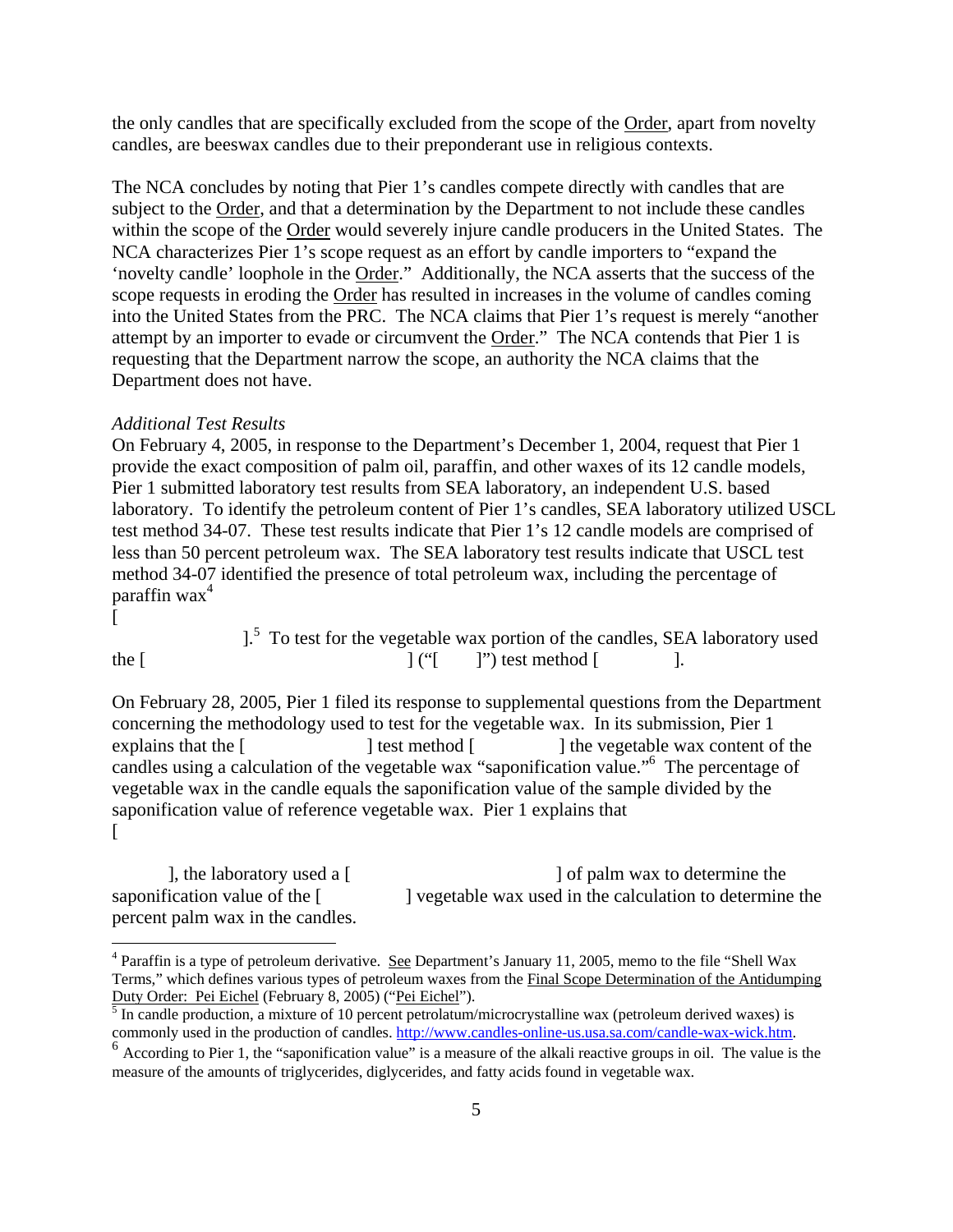#### *National Candle Association Response*

On March 7, 2005, the NCA submitted comments on Pier 1's February 4 and February 28, 2005, submissions. The NCA argues that Pier 1's SEA laboratory test results conflict directly with Pier 1's STR laboratory test results and that these differences raise serious questions regarding the credibility of the two laboratory test results. The NCA states that the record is unclear whether the candles tested by SEA laboratory were representative of the candles tested by the STR laboratory. The NCA notes that in some instances, the February 4, 2005, laboratory test results reported a petroleum wax content [\*\*\*\*\*\*\*\*\*\*\*\*\*\*\*\*\*\*] than the original laboratory results. Furthermore, the NCA speculates that a third set of test results may possibly indicate petroleum wax content in excess of 50 percent of the candles' wax composition. The NCA argues that these erratic results have not established the petroleum content of Pier 1's candles, but instead contends that the inconsistent findings render the tests unreliable.

#### *Pier 1's Response*

On March 11, 2005, Pier 1 submitted its response to the NCA's comments. Pier 1 argues that, as in many of the Department's previous candle scope rulings, results from different laboratories often vary. Pier 1 maintains that, regardless of the variation in the test results, the Department has consistently accepted test results from independent U.S. testing facilities that utilize USCL test method 34-07 citing Avon (where the requestor submitted two sets of test results that contained discrepant results—both of which concluded that the petroleum wax content was less than 50 percent—and the Department found the candles to be outside the scope). Pier 1 also notes that the record clearly establishes that the 12 candles tested by SEA and STR have the same SKU number and are identical in appearance (as evidenced by the photographs submitted by Pier 1 with its laboratory results). Moreover, Pier 1 argues that the February 4, 2005, laboratory test results utilized the appropriate test method, and confirmed that all 12 of Pier 1's candles contain less than 50 percent petroleum wax.

### *Legal Framework*

The regulations governing the Department's antidumping scope determinations are found at 19 CFR 351.225. On matters concerning the scope of an antidumping duty order, the Department first examines the descriptions of the merchandise contained in the petition, the initial investigation, and the determinations of the Secretary (including prior scope determinations) and the ITC. This determination may take place with or without a formal inquiry. If the Department determines that these descriptions are dispositive of the matter, the Department will issue a final scope ruling as to whether or not the subject merchandise is covered by the order. See 19 CFR  $351.225(k)(1)$ .

Conversely, where the descriptions of the merchandise are *not* dispositive, the Department will consider the five additional factors set forth at 19 CFR 351.225(k)(2). These criteria are: (i) the physical characteristics of the merchandise; (ii) the expectations of the ultimate purchasers; (iii) the ultimate use of the product; iv) the channels of trade in which the product is sold; and (v) the manner in which the product is advertised and displayed. The determination as to which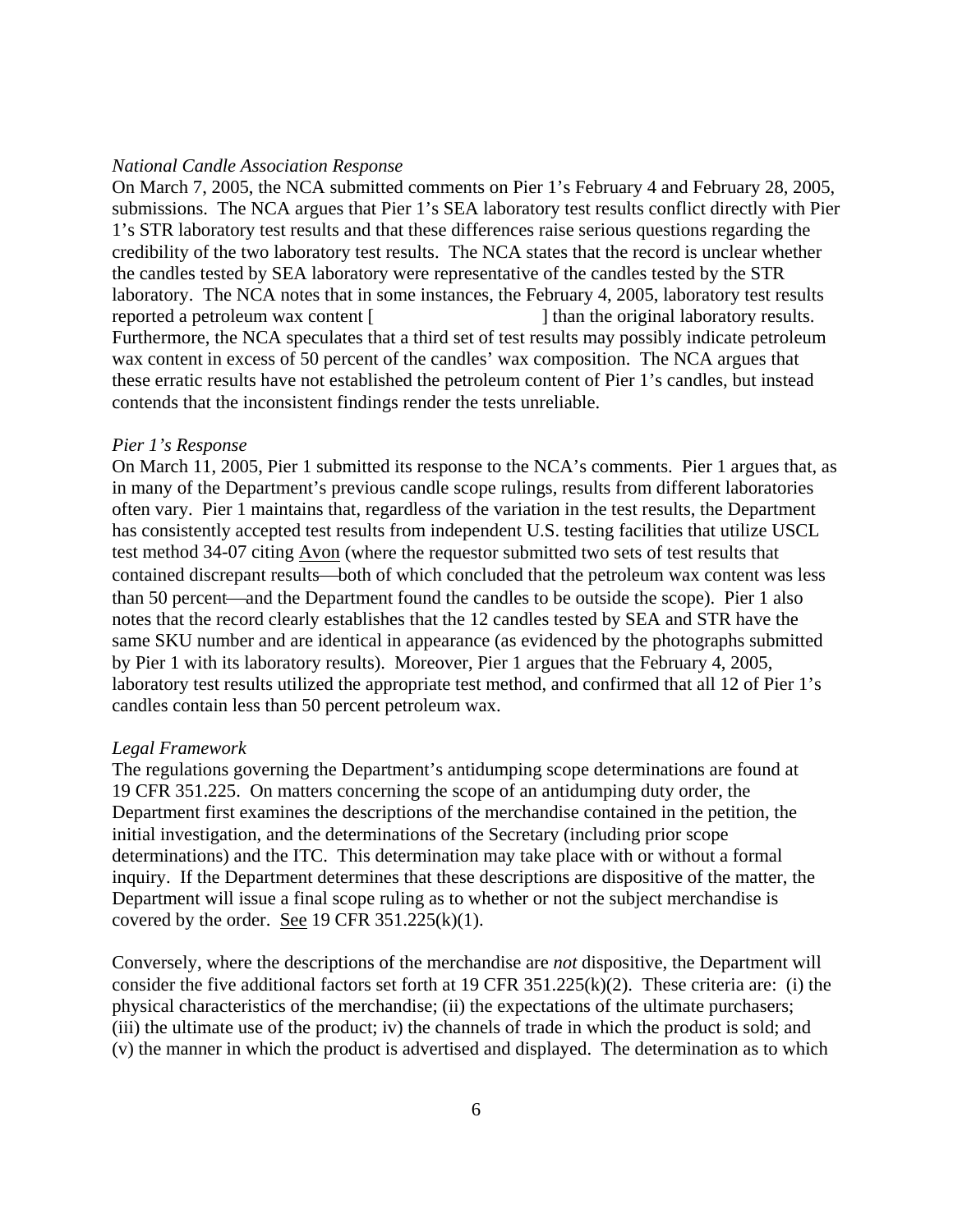analytical framework is most appropriate in any given scope inquiry is made on a case-by-case basis after consideration of all evidence before the Department.

In the instant case, the Department has evaluated Pier 1's request in accordance with 19 CFR  $351.225(k)(1)$  and the Department finds that the descriptions of the products contained in the petition, the initial investigation, and the determinations of the Secretary (including prior scope determinations) and the ITC are dispositive. Therefore, the Department finds it unnecessary to consider the additional factors set forth at 19 CFR 351.225(k)(2). Documents, and parts thereof, from the underlying investigation deemed relevant by the Department to this scope ruling were made part of the record of this determination and are referenced herein. Documents that were not presented to the Department, or placed by it on the record, do not constitute part of the administrative record for this scope determination.

In its petition of September 4, 1985, the NCA requested that the investigation cover:

{c}andles {which} are made from petroleum wax and contain fiber or papercored wicks. They are sold in the following shapes: tapers, spirals, and straightsided dinner candles; rounds, columns, pillars; votives; and various wax-filled containers. These candles may be scented or unscented ... and are generally used by retail consumers in the home or yard for decorative or lighting purposes.

## See Antidumping Petition, September 4, 1985, at 7.

The Department defined the scope of the investigation in its notice of initiation. This scope language carried forward without change through the preliminary and final determinations of sales at less than fair value and the eventual antidumping duty order:

{c}ertain scented or unscented petroleum wax candles made from petroleum wax and having fiber or paper-cored wicks. They are sold in the following shapes: tapers, spirals, and straight-sided dinner candles; rounds, columns, pillars, votives; and various wax-filled containers.

See Petroleum Wax Candles from the People's Republic of China: Initiation of Antidumping Duty Investigation, 50 FR 39743 (September 30, 1985); Petroleum Wax Candles from the People's Republic of China: Preliminary Determination of Sales at Less Than Fair Value, 51 FR 6016 (February 19, 1986); Petroleum Wax Candles from the People's Republic of China: Final Determination of Sales at Less Than Fair Value, 51 FR 25085 (July 10, 1986) ("Final Determination"); and see also Order.

The ITC adopted a similar definition of the "like product" subject to its determinations, noting that the investigation did not include "birthday, birthday numeral and figurine type candles" (see ITC Determination, at 4, note 5, and A-2). The ITC stated that "… we determine that the domestic like product shall consist only of petroleum wax candles." See id., at 9. In its discussion of the "like product," the ITC also stated: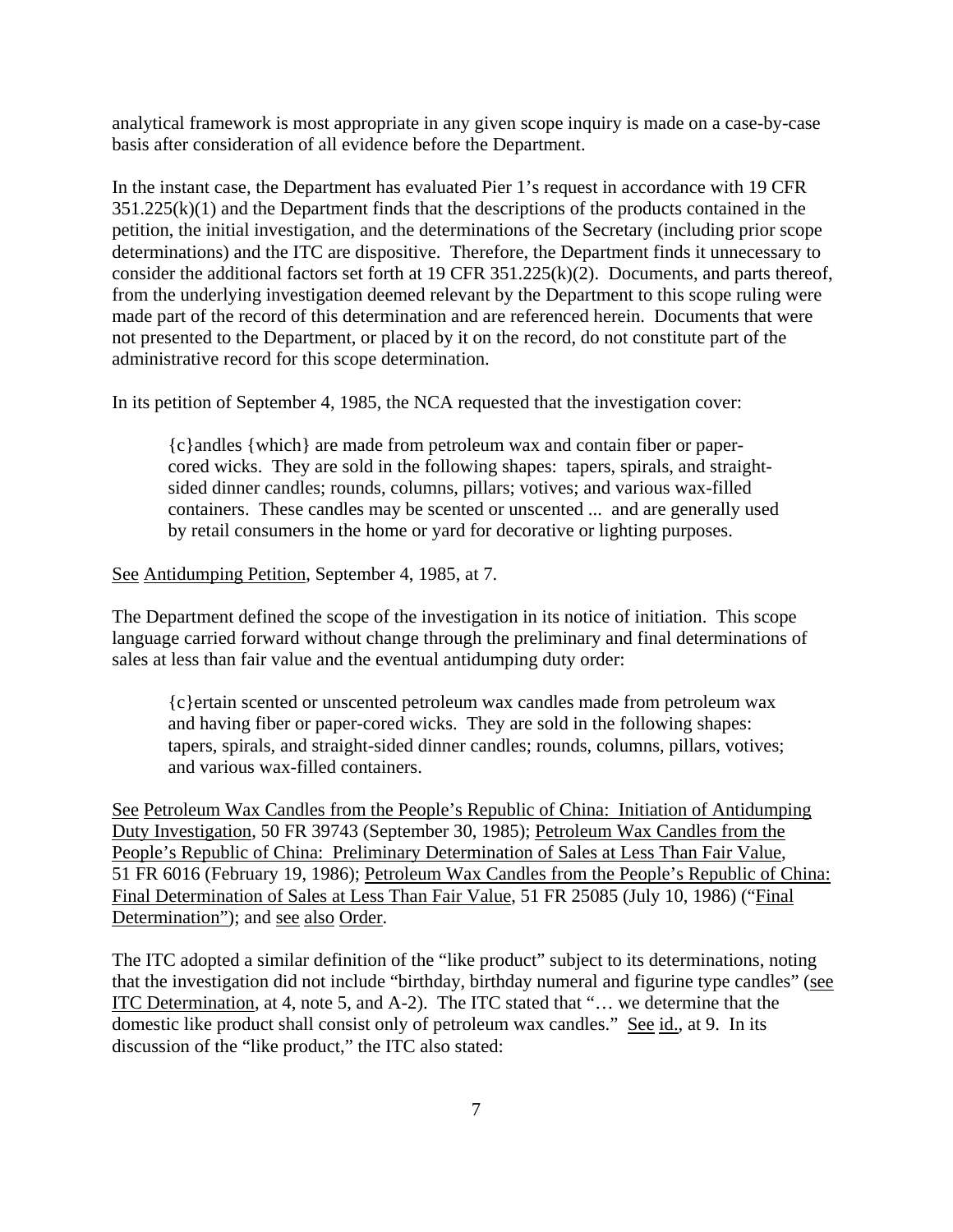Petroleum wax candles are those composed of over 50 percent petroleum wax, and may contain other waxes in varying amounts, depending on the size and shape of the candle, to enhance the melt-point, viscosity, and burning power.

## See id., at 4-5.

## *Analysis*

 $\overline{a}$ 

With respect to Pier 1's scope request, for the reasons outlined below, the Department finds that the 12 candle models<sup>7</sup> are outside the scope of the Order.

The Department has determined in prior scope rulings, where the petroleum-based wax content is less than 50 percent that the candle is outside of the scope of the Order. See, e.g., Avon. This determination is consistent with the ITC's "like product" definition that petroleum wax candles are candles comprised of more than 50 percent petroleum wax (see Petroleum Wax Candles, USITC Publication No. 3226 Investigation No. 731-TA-282 (Review) (August 1999) at 4 and 5, wherein the ITC reaffirmed its long-standing definition of the domestic "like product").

In the instant case, Pier 1 submitted two laboratory test results. On May 24, 2004, Pier 1 submitted test results from STR, and on February 4, 2005, Pier 1 submitted test results from SEA. The results are as follows:

|            | May 24, 2004       | May 24, 2004 | February 4, 2005   | February 4, 2005 |
|------------|--------------------|--------------|--------------------|------------------|
|            | $STR - Param$      | $STR -$      | $SEA - Petroleum$  | $SEA -$ [        |
| <b>SKU</b> | <b>USCL Method</b> | Estimated    | <b>USCL Method</b> | Vegetable        |
|            | 34-07              | Palm Wax     | 34-07              |                  |
| 2015871    | 25.85%             | 74.15%       |                    |                  |
| 2015884    | 31.17%             | 68.83%       |                    |                  |
| 2015897    | 31.37%             | 68.63%       |                    |                  |
| 2022700    | 15.17%             | 84.83%       |                    |                  |
| 2022713    | 12.20%             | 87.80%       |                    |                  |
| 2013255    | 26.21%             | 73.79%       |                    |                  |
| 2013268    | 25.70%             | 74.30%       |                    |                  |
| 2013283    | 14.05%             | 85.95%       |                    |                  |
| 2013270    | 36.54%             | 63.46%       |                    |                  |
| 2016064    | 26.21%             | 73.79%       |                    |                  |
| 2016049    | 30.84%             | 69.16%       |                    |                  |
| 2015856    | 22.54%             | 77.46%       |                    |                  |

# **Laboratory Test Results<sup>8</sup>**

 $<sup>7</sup>$  Although Pier 1 initially requested its scope ruling on 13 candle models, it withdrew its request on one model.</sup> Thus, the Department has only analyzed 12 models.

<sup>&</sup>lt;sup>8</sup> The Department notes that, while the SEA test results may assist the Department in making its scope ruling, such results may not be dispositive of the exact composition of candles of this SKU number when such candles are presented at a future time for entry at one of the several Customs ports of entry.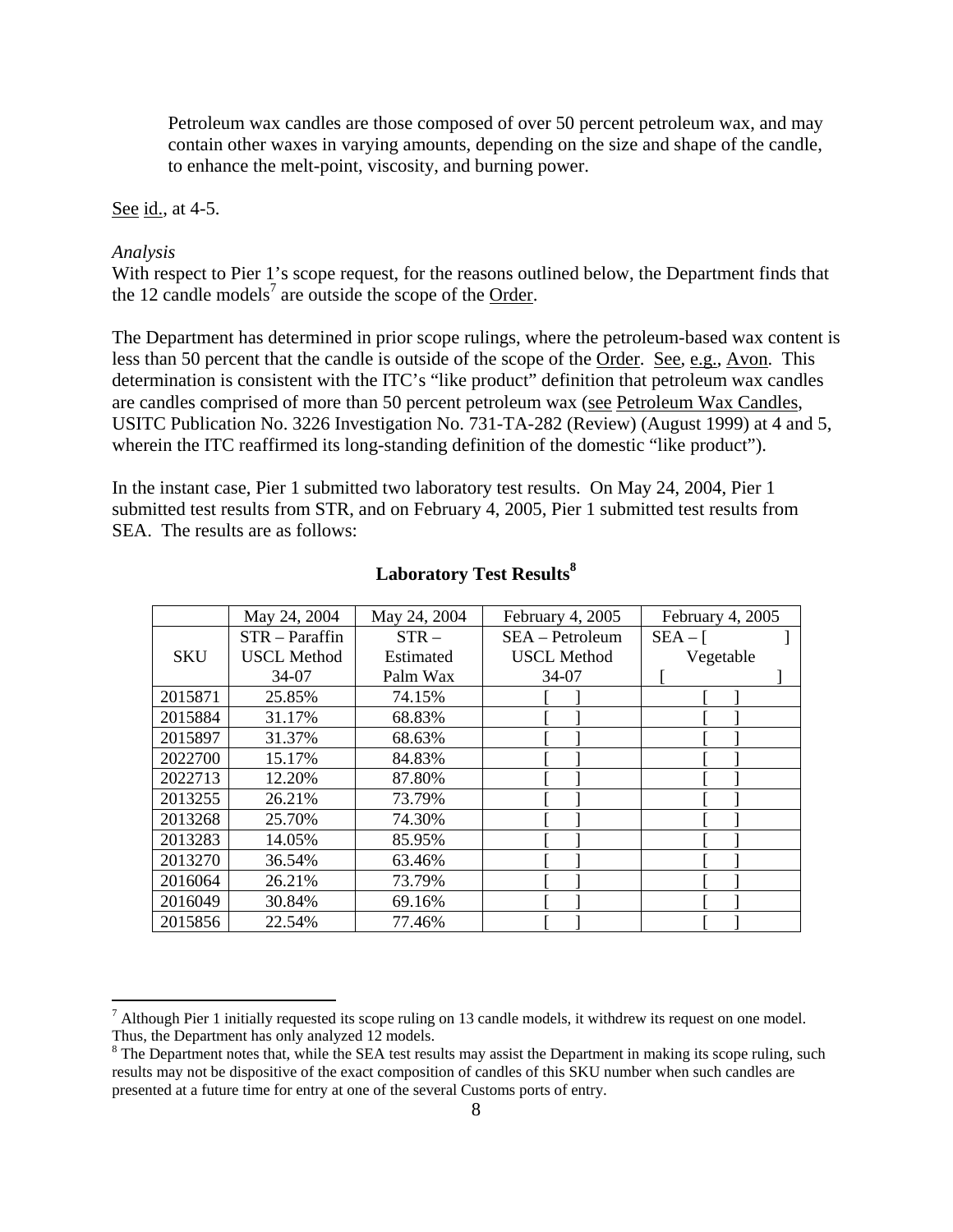The May 24, 2004, STR test results utilized the Department accepted USCL test method 34-07 (quantitative analysis of paraffin in beeswax and other waxes by high capillary gas chromatography), and indicated that all 12 candle models were comprised of less than 37 percent paraffin wax.<sup>9</sup> In the STR test results, the laboratory calculated the estimated palm wax content by subtracting the total percentage of petroleum wax from 100 percent.

The February 4, 2005, laboratory test results, conducted by SEA—an independent U.S. based laboratory—also used USCL test method 34-07 and indicated that petroleum wax comprised less than 50 percent of Pier 1's candles. In accordance with the Department's February 4, 2005 request, Pier 1 had SEA laboratory conduct an independent analysis on the non-petroleum wax content of the subject candles. These test results, which are [\*\*\*\*\*\*\*\*\*\*\*\*\*\*\*\*\*\*\*\*], indicate that the amount of vegetable-derived wax in the candles is a majority component in the candles.

The Department disagrees with the NCA's contention that the fluctuations between the STR and SEA laboratory tests discredit both test results or that the two laboratory test results may not be representative of the same candles. With respect to the candles tested, both test results clearly indicate the SKU number of the tested candle and include a picture. Thus, the Department finds that there is no question that the identical candle models were tested by STR and SEA.

With respect to the NCA's other contention that further testing may result in a higher report of petroleum wax, the Department notes that while the STR laboratory test specifically reports the amount of *paraffin wax*, *<sup>10</sup>* the SEA laboratory test reports the amount of *petroleum wax*,  $\lceil$  [  $\lceil$   $\lceil$   $\lceil$   $\lceil$   $\lceil$   $\lceil$   $\lceil$   $\lceil$   $\lceil$   $\lceil$   $\lceil$   $\lceil$   $\lceil$   $\lceil$   $\lceil$   $\lceil$   $\lceil$   $\lceil$   $\lceil$   $\lceil$   $\lceil$   $\lceil$   $\lceil$   $\lceil$   $\lceil$   $\lceil$   $\lceil$   $\lceil$   $\lceil$   $\lceil$   $\lceil$   $\lceil$   $\lceil$   $\lceil$   $\lceil$   $\l$ find that the difference in the test results is likely accounted for by the fact that the first laboratory test result apparently reported only the paraffin content (on its face, the test results report "paraffin content," not petroleum content), while the second laboratory test result indicate the entire petroleum content. According to the SEA laboratory results  $\mathbb{Z}^*$ 

 $\mathbb{R}^*$ ." Thus, we find that the SEA laboratory test results, which measured the total amount of petroleum content, is reliable. In contrast, the STR laboratory tested only for paraffin, which is only a type of petroleum wax. Because only the SEA laboratory test reported the total petroleum content, the SEA laboratory results are the proper focus of our analysis.<sup>12</sup>

1

 $9$  The Department's practice is to require parties to submit test results from an independent U.S. testing facility and provide test results that provide the full composition of the candles. The Department has previously accepted USCL test method 34-07 and 34-08. <u>See Leader Light</u>.<br><sup>10</sup> As explained in footnote 4, *supra*, paraffin is a type of petroleum derivative.<br><sup>11</sup> According to information obtained by the Department, in candle production, a mixt

petrolatum/microcrystalline wax (two types of petroleum derived waxes) is commonly used in the production of candles (see Memorandum to the File, dated April 1, 2005). The ITC also explained that commercial production of candles generally use "natural" waxes such as paraffin, microcrystalline, stearic acid, and beeswax. See ITC Determination at 4.  $\frac{12}{12}$  We note that in contrast to Kathryn Beich and Pei Eichel, where the test results on apparently the same candles

showed petroleum content above and below 50 percent, both of Pier 1's submitted laboratory results indicate that the paraffin content is less than 50 percent. See Final Scope Ruling for Antidumping Duty Order on Petroleum Wax Candles From the People's Republic of China: Kathryn Beich. (January 19, 2005) ("Kathryn Beich").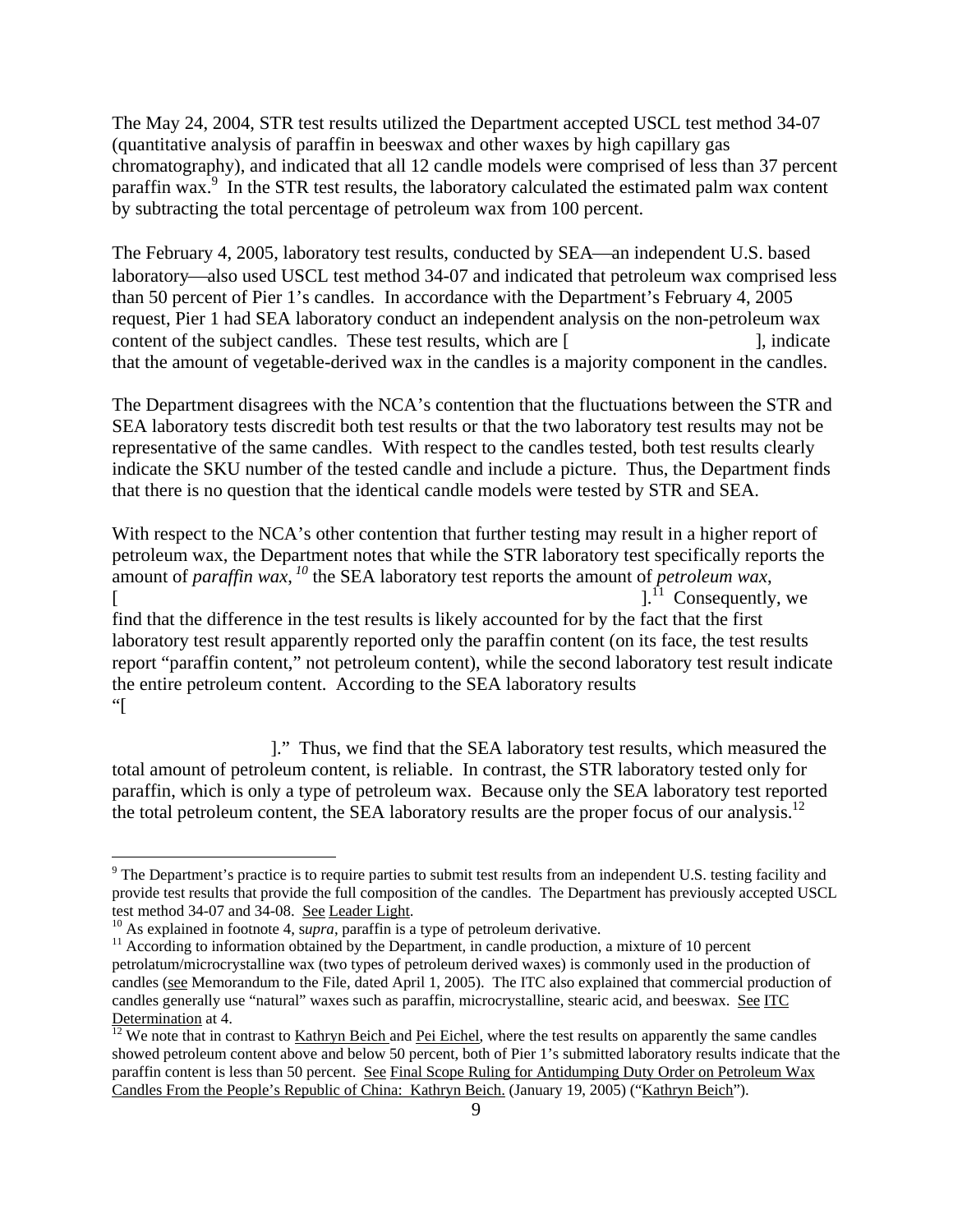As explained above, SEA used [\*\*\*\*\*\*\*\*\*\*\*\*\*] test method to determine the percentage of vegetable wax in Pier 1's candles as USCL method 34-07 cannot be used to determine the nonpetroleum content of candles.<sup>13</sup> The two independent tests resulted in a wax content that summed to [\*\*\*\*\*\*\*\*\*\*\*\*\*\*\*\*\*\*\*\*\*\*\*\*] of each individual candle. The explanation for this anomalous result rests with the testing method used to report the vegetable wax content of the candle. The test method ([\*\*\*\*\*\*\*\*\*\*\*\*\*]) used by the SEA laboratory represents [\*\*\*\*\*\*\*\*\*\*\*] of the proportion of vegetable wax in the candle. The SEA laboratory test ] of vegetable wax was calculated using the empirically tested saponification value of candles' wax and the [  $\frac{1 \text{ palm}-oil}$  wax.<sup>14</sup> the subject candles' wax and the  $\lceil$ In contrast, USCL test method 34-07 tests for the exact content of the petroleum-based substances in the candle. In previous scope rulings concerning the petroleum content of the mixed wax candles, the Department has only requested test results concerning the petroleum content of the candle.<sup>15</sup> See e.g., Avon; see also Leader Light. Moreover, the Department has determined USCL test methods 34-07 and 34-08 to be acceptable methodologies for determining the petroleum wax content of a candle. See id. In this instance, Pier 1 presented laboratory results from an independent U.S. based laboratory utilizing USCL test method 34-07. These test results indicate that the petroleum content of the 12 candle models is less than 50 percent. Specifically, according to the SEA laboratory test results, the percentage of petroleum content ranges from  $\lceil \cdot \rceil$  to  $\lceil \cdot \rceil$  percent. See Pier 1's February 4, 2005, submission. Accordingly, the Department finds that Pier 1's 12 candle models are outside of the scope of the Order, and will send appropriate instructions to the U.S. Customs and Border Protection ("CBP") concerning these 12 candle models.

We note that the Pier 1 scope inquiry is separate from the anticircumvention inquiries initiated by the Department on the apparent petroleum content of mixed wax candles. Specifically, on March 7, 2005, the Department published in the Federal Register a notice of initiation of anticircumvention inquiries in the antidumping duty order on petroleum wax candles from the PRC. See Petroleum Wax Candles From the People's Republic of China: Initiation of Anticircumvention Inquiries of Antidumping Duty Order, 70 FR 10962 (March 7, 2005). The anticircumvention inquiries were initiated in order to determine whether mixed wax candles composed of petroleum wax and varying amounts of either palm or vegetable-based waxes can be considered subject to the Order under either the minor alterations provision or the later-

 $\overline{a}$ 

<sup>&</sup>lt;sup>13</sup> USCL test method 34-07 is a scientific methodology used to determine "the amount of paraffin added to beeswax and other waxes." See U.S. Customs and Border Protection, "USCL Method 34-07: Quantification of Paraffin Beeswax and Other Waxes by High Temperature Capillary Gas Chromatography," available at http://www.cbp.gov/xp/cgov/import/operations\_support/labs\_scientific\_svcs/technical\_documents/lab\_methods/cha pter 34/.<br> $^{14}$  Specifically, the [

<sup>1</sup> testing method calculated the [\*\*\*\*\*\*\*\*\*\*\*\*\*\*] amount of vegetable wax in the subject candles by comparing the amount of triglyceride, diglyceride, and free fatty acids found in the subject candles with the amounts found in a known [\*\*\*\*\*\*\*\*\*\*\*\*] vegetable wax sample.

See Final Scope Ruling for Antidumping Duty Order on Petroleum Wax Candles From the People's Republic of China: Fleming International, Ltd., at 8 (May 14, 2003) ("Fleming"), where the Department explains that it considers candles composed of petroleum (paraffin) or petroleum-based products, which do not compose the majority of the candles, to be outside of the scope of the Order.